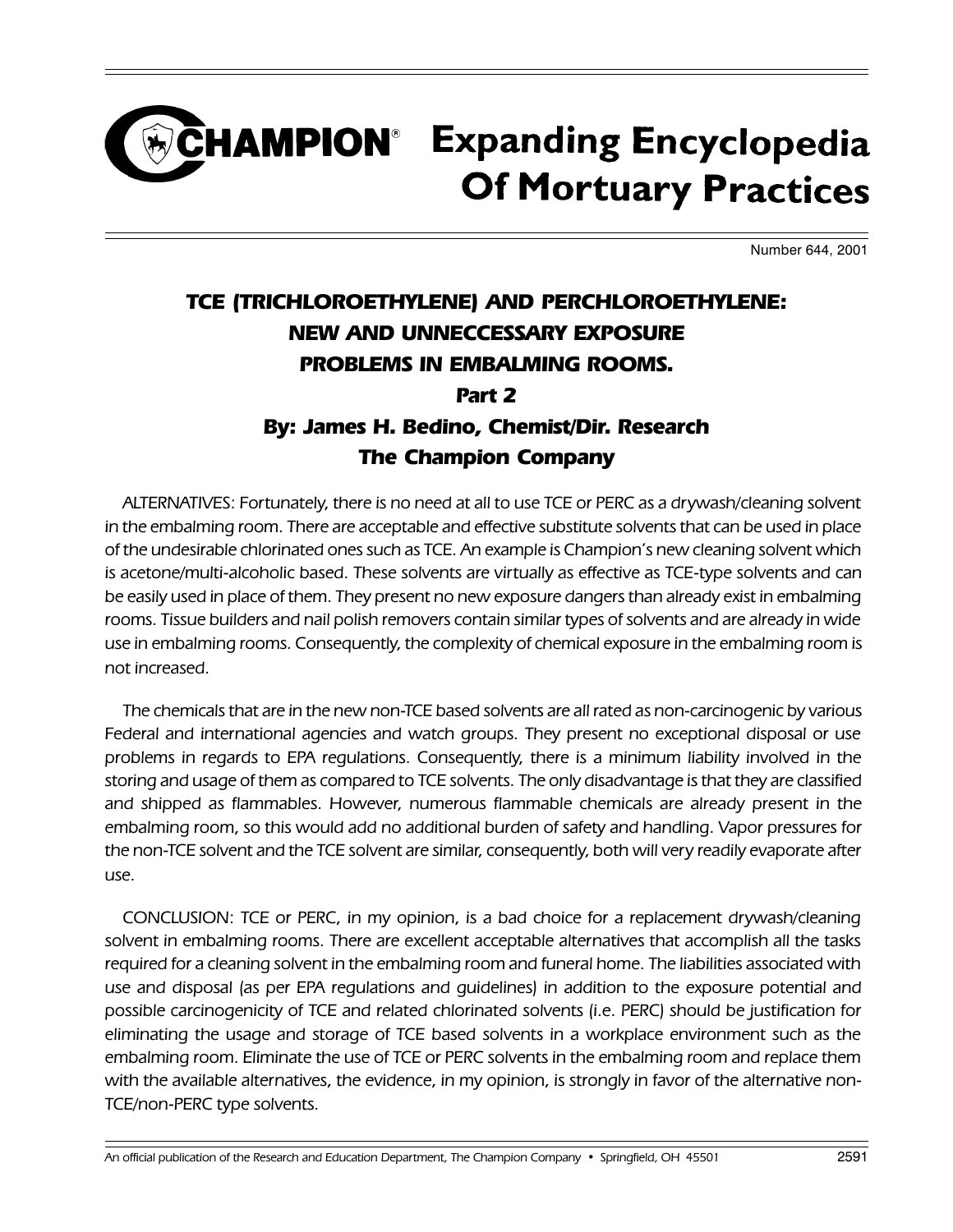REFERENCES: The literature on TCE and PERC is extensive, following are selected current references.

Trichloroethylene., IARC, Vol. 63, p. 75 (1995) updated commentary (2000).

Bull, RJ., Mode of Action of Liver Tumor Induction by Trichloroethylene and it's Metabolites, Trichloroacetate and Dichloroacetate., Environ Health Persp., Vol. 108 (Suppl 2), May 2000.

Johnson, PD., et.al., A Review: Trichloroethylene Metabolites: Potential Cardiac Teratogens., Environ Health Persp., Vol. 106 (Suppl 4), Aug 1998.

Trichloroethylene, National Cancer Institute, National Institute of Health Staus Report 1997 (update Aug 2000)., Washington, D.C..

Trichloroethylene, International Chemical Safety Card Database, Center for Disease Control, NIOSH, Mar 1999., Washington, D.C..

Trichloroethylene., Environmental Defense Fund Scorecard, 1999 (update Aug 2000)., New York, N.Y..

Trichloroethylene., NTP Chemical Repository, Informational Database., NIEHS., National Institute of Health., initial report Aug 1991 (update 2000)., Washington, D.C..

Drinking Water and Health (Factsheet - Trichloroethylene)., Office of Ground and Drinking Water , EPA., Rev. Dec. 1998., Washington, D.C..

Trichloroethylene., Office of Air Quality Planning and Standards., EPA., revised Nov 1999., Washington, D.C..

Toxicological Profile for Trichloroethylene., Agency for Toxic Substances and Disease Registry (ATSDR)., U.S. Public Health Service, U.S. Dept. of Health and Human Services, Atlanta, Ga., 1993 (update 2000).

Trichloroethylene., U.S. Environmental Protection Agency., Integrated Risk Information System (IRIS)., Environmental Criteria and Assessment Office, Office of Research and Development, Cincinnati, OH., 1993 (update 1999).

Trichloroethylene., Ninth Report on Carcinogens, NTP (1999)., Public Health Service, Dept. Health and Human Services., Atlanta, GA..

Scott-Siegel, C., et.al., Trichloroethylene Health Risks - State of the Science., Environ Health Persp., Vol. 108 (Suppl 2), May 2000.

Phytoremediation of trichloroethylene with hybrid poplar., Phytoremediation of soil and water contaminants., ACS Symposium Series 664., American Chemical Society, 1996., Washington, D.C..

Dugard, PH., Effects of trichloroethylene (TCE) on an in vitro chick atrioventricular canal culture., Toxicol Sci: Vol. 56 ISS 2, 2000, p 437-8.

Poet, TS., et.al., Assessment of the percutaneous absorption of trichloroethylene in rats and humans using MS/MS real-time breath analysis and physiologically based pharmacokinetic modeling, Toxicol Sci; Vol. 56, ISS 1, 2000, p. 61-72.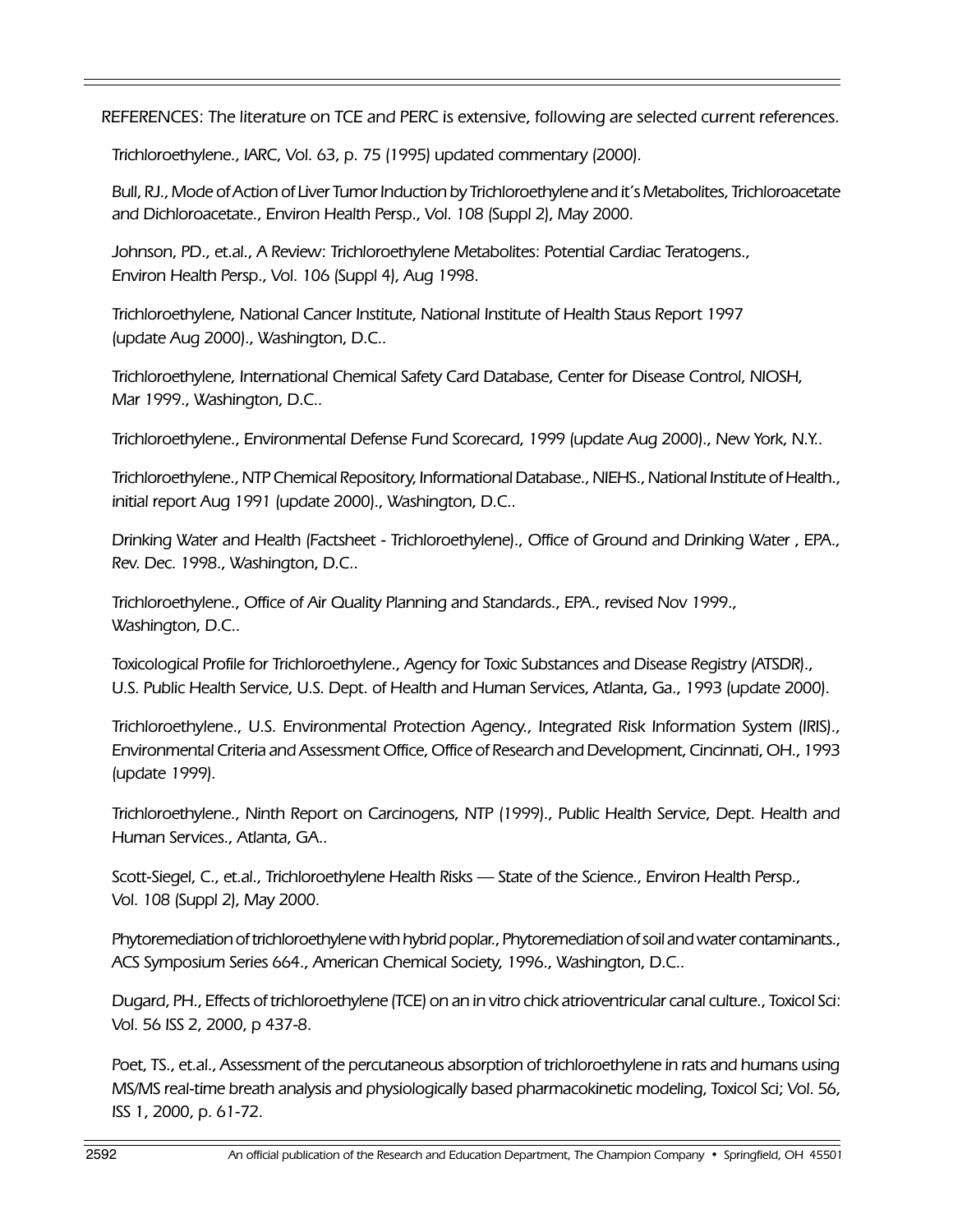Wu, C., Schaum, J., Exposure assessment of trichloroethylene., Environ Health Perspect; Vol. 108 (Suppl 2), 2000, p. 369-63.

Rhomberg, LR., Dose-response analysis of the carcinogenic effects of trichloroethylene in experimental animals., Environ Health Perspect; Vol. 108 (Suppl 2), 2000., p. 343-58.

Boyes, WK., et.al., Neurotoxic and pharmacokinetic responses to trichloroethylene as a function of exposure scenario., Environ Health Perspect; Vol 108 (Suppl 2), 2000, p. 317-22.

Vamvakas, S., Renal cell cancer correlated with occupational exposure to trichloroethylene., J Cancer Res Clin Oncol 2000 Mar; 126 (3): 178-80.

Hayashi, N., et.al., Eosinophilic fasciitis following exposure to trichloroethylene: successful treatment with cyclosporin., Br J Dermatol 2000 Apr; 142 (4): 830-2.

Dephon, B., et.al., Tetrachloroethylene and trichloroethylene fatality: case report and simple headspace SPME - capillary gas chromatographic determination in tissues., J Anal Toxicol 2000 Jan-Feb; 24 (1): 22-6.

Boyer, AS., et.al., Trichloroethylene inhibits development of embryonic heart valve precursors in vitro., Toxicol Sci 2000 Jan; 53 (1): 109-17.

Kostopoulou, MN., et. al., Volatile organic compounds in the surface water of northern Greece., Chemosphere 2000 Mar; 40 (5): 527-32.

Griffin, JM., et.al., Trichloroethylene accelerates an autoimmune response by Th1 T-cell activation in MRL+/+ mice., Immunopharmacology 2000 Feb; 46 (2): 123-7.

Perchloroethylene., Environmental Defense Fund Scorecard, 1999 (update 2000)., New York, N.Y..

Perchloroethylene., NTP Chemical Repository, Information Database., NIEHS., National Institute of Health., 1993 (update 2000)., Washington, D.C..

Perchloroethylene., National Cancer Institute, National Institute of Health Status Report, updated version Aug 2000., Washington, D.C.

Drinking Water and Health (Factsheet - Perchloroethylene)., Office of Ground and Drinking Water, EPA, current edition (1999)., Washington, D.C..

Perchloroethylene., Ninth Report on Carcinogens, NTP (1999)., Public Health Services, Dept. Health and Human Services., Atlanta, GA..

Parsons, F., et.al., Transformations of tetrachloroethene and trichloroethene in microcosms and groundwater., J Am Water Works Assoc, Feb. 1984: 56-59.

Chemicals in the Environment: Perchloroethylene., Office of Pollution Prevention and Toxics. U.S. Environmental Protection Agency., Aug 1994., Washington, D.C..

Toxicological Profile for Perchloroethylene., Agency for Toxic Substances and Disease Registry (ATSDR)., U.S. Public Health Service, U.S.Dept of Health and Human Services, Atlanta, Ga., 1996 (update 2000).